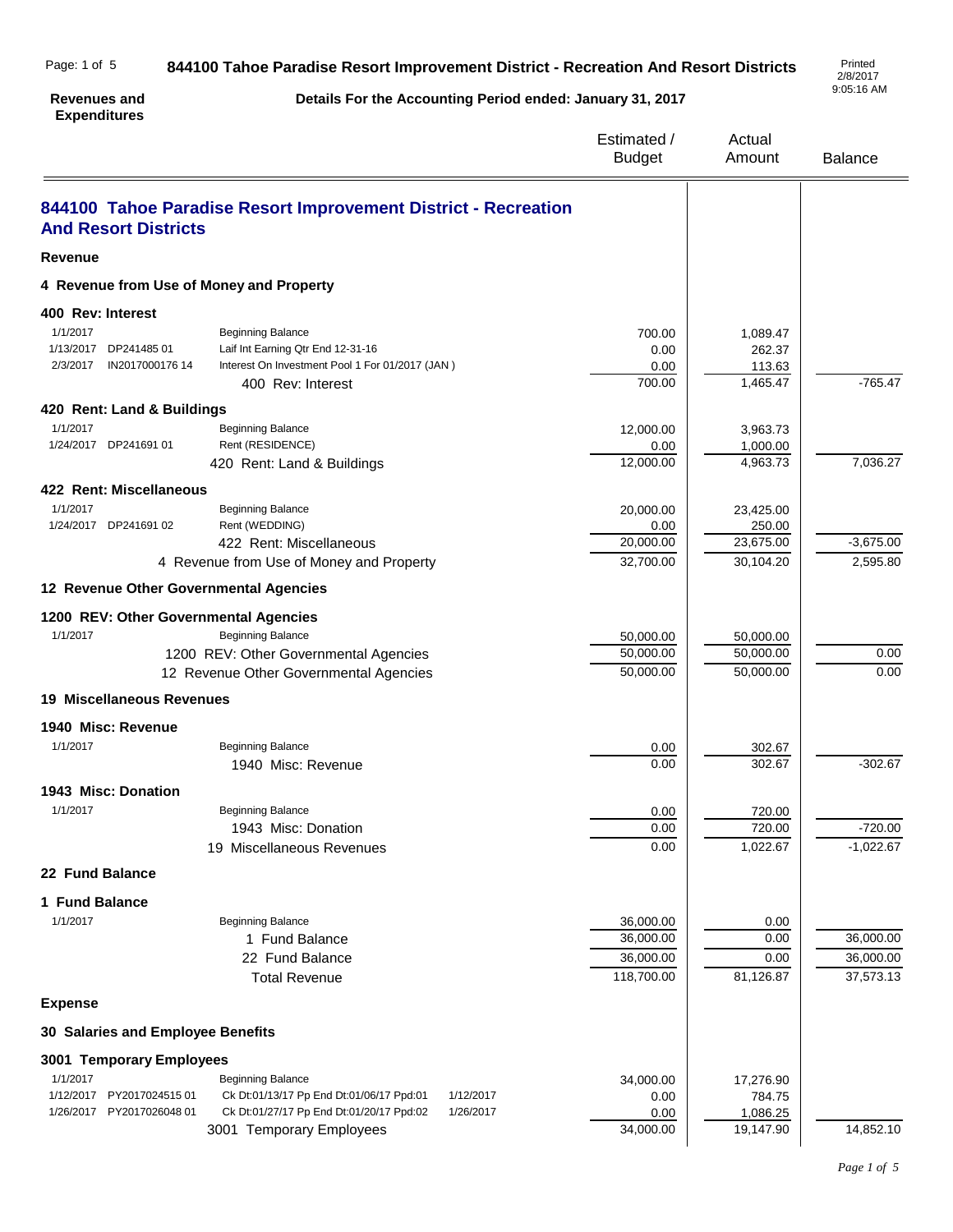#### Page: 2 of 5

## **844100 Tahoe Paradise Resort Improvement District - Recreation And Resort Districts**

2/8/2017 9:05:17 AM

#### **Revenues and Expenditures**

**Details For the Accounting Period ended: January 31, 2017**

|                                        |                                                                                 | Estimated /<br><b>Budget</b> | Actual<br>Amount  | <b>Balance</b> |
|----------------------------------------|---------------------------------------------------------------------------------|------------------------------|-------------------|----------------|
|                                        |                                                                                 |                              |                   |                |
| 3021 O.A.S.D.I.<br>1/1/2017            | <b>Employer Share</b><br><b>Beginning Balance</b>                               |                              |                   |                |
| 1/12/2017 PY2017024516 01              | Ck Dt:01/13/17 Pp End Dt:01/06/17 Ppd:01<br>1/12/2017                           | 2,108.00<br>0.00             | 1,071.17<br>48.66 |                |
| 1/26/2017 PY2017026049 01              | Ck Dt:01/27/17 Pp End Dt:01/20/17 Ppd:02<br>1/26/2017                           | 0.00                         | 67.35             |                |
|                                        | 3021 O.A.S.D.I.<br><b>Employer Share</b>                                        | 2,108.00                     | 1,187.18          | 920.82         |
| 3022 Medi Care                         | <b>Employer Share</b>                                                           |                              |                   |                |
| 1/1/2017                               | <b>Beginning Balance</b>                                                        | 493.00                       | 250.52            |                |
| 1/12/2017<br>PY201702451701            | Ck Dt:01/13/17 Pp End Dt:01/06/17 Ppd:01<br>1/12/2017                           | 0.00                         | 11.38             |                |
| 1/26/2017 PY2017026050 01              | Ck Dt:01/27/17 Pp End Dt:01/20/17 Ppd:02<br>1/26/2017                           | 0.00                         | 15.75             |                |
|                                        | 3022 Medi Care<br><b>Employer Share</b>                                         | 493.00                       | 277.65            | 215.35         |
|                                        | 3041 Unemployment Insurance Employer Share                                      |                              |                   |                |
| 1/1/2017                               | <b>Beginning Balance</b>                                                        | 1,306.00                     | 375.81            |                |
| 1/12/2017 PY2017024518 01              | Ck Dt:01/13/17 Pp End Dt:01/06/17 Ppd:01<br>1/12/2017                           | 0.00                         | 27.46             |                |
| 1/26/2017 PY2017026051 01              | Ck Dt:01/27/17 Pp End Dt:01/20/17 Ppd:02<br>1/26/2017                           | 0.00                         | 38.02             |                |
|                                        | 3041 Unemployment Insurance Employer Share                                      | 1,306.00                     | 441.29            | 864.71         |
|                                        | 3060 Workers' Compensation Employer Share                                       |                              |                   |                |
| 1/1/2017                               | <b>Beginning Balance</b>                                                        | 1,805.00                     | 0.00              |                |
|                                        | 3060 Workers' Compensation<br><b>Employer Share</b>                             | 1,805.00                     | 0.00              | 1,805.00       |
|                                        | 30 Salaries and Employee Benefits                                               | 39,712.00                    | 21,054.02         | 18,657.98      |
| <b>40 Services and Supplies</b>        |                                                                                 |                              |                   |                |
| 4040 Telephone Company Vendor Payments |                                                                                 |                              |                   |                |
| 1/1/2017                               | Beginning Balance                                                               | 744.00                       | 324.19            |                |
| 1/23/2017 TPID20170075 01              | Tpid Park Phone Acct. 287268644799 At&t Mobility Ii, Llc 1/23/2017              | 0.00                         | 71.31             |                |
|                                        | 4040 Telephone Company Vendor Payments                                          | 744.00                       | 395.50            | 348.50         |
| 4081 Paper Goods                       |                                                                                 |                              |                   |                |
| 1/1/2017                               | <b>Beginning Balance</b>                                                        | 100.00                       | 0.00              |                |
|                                        | 4081 Paper Goods                                                                | 100.00                       | 0.00              | 100.00         |
| 4082 Household Exp: Other              |                                                                                 |                              |                   |                |
| 1/1/2017                               | <b>Beginning Balance</b>                                                        | 100.00                       | 0.00              |                |
|                                        | 4082 Household Exp: Other                                                       | 100.00                       | 0.00              | 100.00         |
| 4085 Refuse Disposal                   |                                                                                 |                              |                   |                |
| 1/1/2017                               | <b>Beginning Balance</b>                                                        | 1,500.00                     | 1,080.62          |                |
| 1/23/2017 TPID20170072 01              | Tpid Collect Refuse Acct. 10505005 South Tahoe Refuse Co., Inc.<br>1/23/2017    | 0.00                         | 154.78            |                |
|                                        | 4085 Refuse Disposal                                                            | 1,500.00                     | 1,235.40          | 264.60         |
| 4100 Insurance: Premium                |                                                                                 |                              |                   |                |
| 1/1/2017                               | <b>Beginning Balance</b>                                                        | 5,507.00                     | 7,321.96          |                |
|                                        | 4100 Insurance: Premium                                                         | 5,507.00                     | 7,321.96          | $-1,814.96$    |
| 4140 Maint: Equipment                  |                                                                                 |                              |                   |                |
| 1/1/2017                               | <b>Beginning Balance</b>                                                        | 1,000.00                     | 85.68             |                |
|                                        | 4140 Maint: Equipment                                                           | 1,000.00                     | 85.68             | 914.32         |
| 4145 Maintenance: Equipment Parts      |                                                                                 |                              |                   |                |
| 1/1/2017                               | <b>Beginning Balance</b>                                                        | 0.00                         | 39.13             |                |
| 1/23/2017 TPID20170074 01              | Tpid Items For Vehicle Maint. Acct. 2357 Lakeside Auto Parts, Inc.<br>1/23/2017 | 0.00                         | 160.37            |                |
|                                        | 4145 Maintenance: Equipment Parts                                               | 0.00                         | 199.50            | $-199.50$      |
| 4180 Maint: Building & Improvements    |                                                                                 |                              |                   |                |
| 1/1/2017                               | <b>Beginning Balance</b>                                                        | 6,000.00                     | 109.18            |                |
|                                        |                                                                                 |                              |                   |                |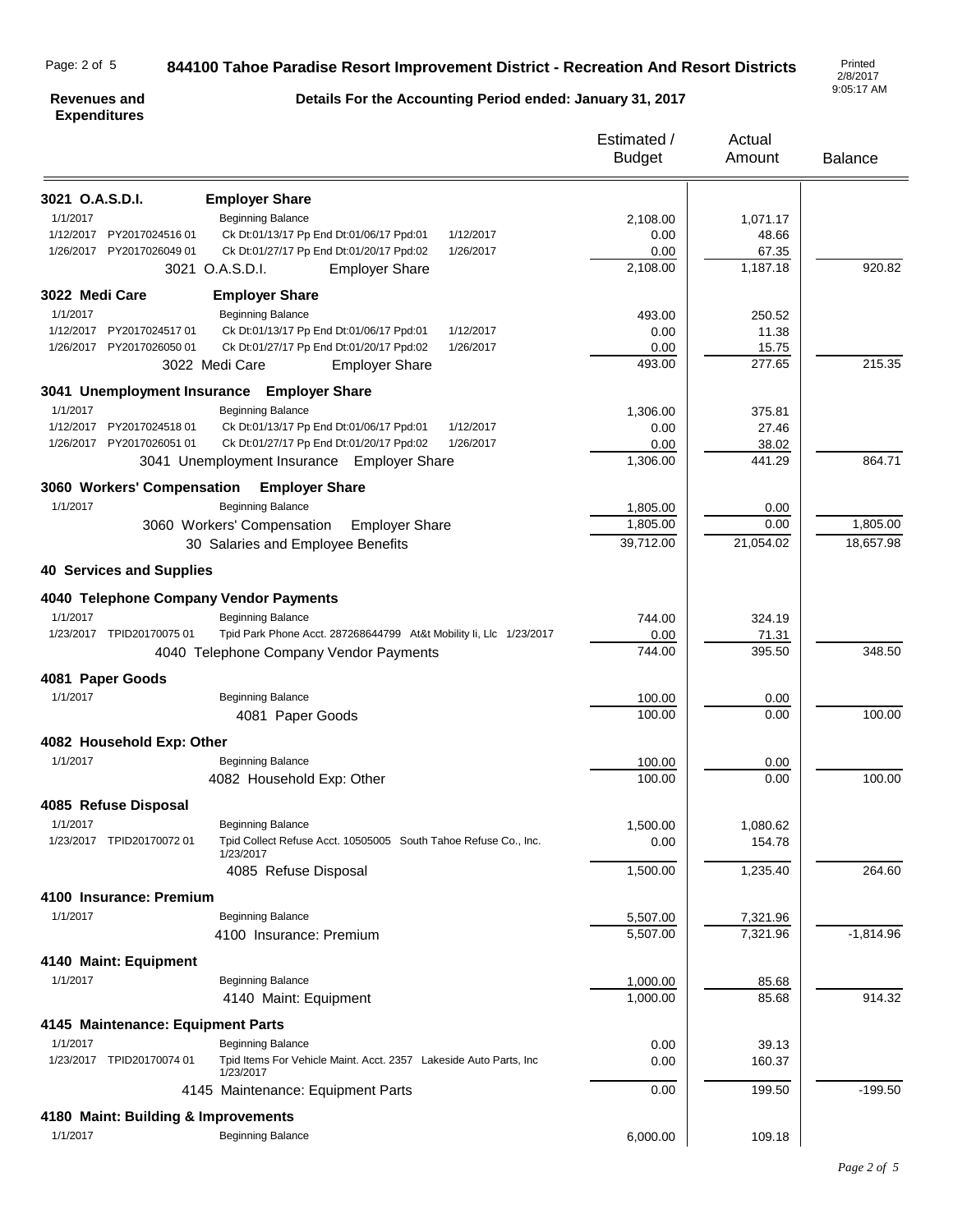#### Page: 3 of 5

# **844100 Tahoe Paradise Resort Improvement District - Recreation And Resort Districts**

2/8/2017 9:05:17 AM

#### **Revenues and Expenditures**

**Details For the Accounting Period ended: January 31, 2017**

|                                          |                                                                                                 | Estimated /<br><b>Budget</b> | Actual<br>Amount            | <b>Balance</b> |
|------------------------------------------|-------------------------------------------------------------------------------------------------|------------------------------|-----------------------------|----------------|
| 1/23/2017 TPID20170079 01                | Tpid Park Res Clean (MARY) Pd Ck 6329 Cardinale Joseph Cardinale<br>1/23/2017                   | 0.00                         | 200.00                      |                |
|                                          | 4180 Maint: Building & Improvements                                                             | 6,000.00                     | 309.18                      | 5,690.82       |
| 4183 Maint: Grounds                      |                                                                                                 |                              |                             |                |
| 1/1/2017                                 | <b>Beginning Balance</b>                                                                        | 5,000.00                     | 10,905.20                   |                |
| 1/23/2017 TPID20170071 01                | Tpid Mastercard Acct. 5472193000009846 Bank Of The West 1/23/20<br>4183 Maint: Grounds          | 0.00<br>5,000.00             | 672.10<br>11,577.30         | $-6,577.30$    |
| 4196 Maintenance: Treatment Plant 2      |                                                                                                 |                              |                             |                |
| 1/1/2017                                 | <b>Beginning Balance</b>                                                                        | 300.00                       | 0.00                        |                |
|                                          | 4196 Maintenance: Treatment Plant 2                                                             | 300.00                       | 0.00                        | 300.00         |
| 4197 Maintenance Building: Supplies      |                                                                                                 |                              |                             |                |
| 1/1/2017                                 | <b>Beginning Balance</b>                                                                        | 5,600.00                     | 1,635.45                    |                |
|                                          | 4197 Maintenance Building: Supplies                                                             | 5,600.00                     | 1,635.45                    | 3,964.55       |
| 4220 Memberships                         |                                                                                                 |                              |                             |                |
| 1/1/2017                                 | <b>Beginning Balance</b>                                                                        | 600.00                       | 431.42                      |                |
|                                          | 4220 Memberships                                                                                | 600.00                       | 431.42                      | 168.58         |
| 4260 Office Expense                      |                                                                                                 |                              |                             |                |
| 1/1/2017                                 | <b>Beginning Balance</b>                                                                        | 500.00                       | 59.92                       |                |
|                                          | 4260 Office Expense                                                                             | 500.00                       | 59.92                       | 440.08         |
| 4261 Postage                             |                                                                                                 |                              |                             |                |
| 1/1/2017                                 | <b>Beginning Balance</b>                                                                        | 25.00                        | 34.00                       |                |
|                                          | 4261 Postage                                                                                    | 25.00                        | 34.00                       | $-9.00$        |
| 4266 Printing / Duplicating Services     |                                                                                                 |                              |                             |                |
| 1/1/2017                                 | <b>Beginning Balance</b>                                                                        | 250.00                       | 26.40                       |                |
|                                          | 4266 Printing / Duplicating Services                                                            | 250.00                       | 26.40                       | 223.60         |
| 4300 Professional & Specialized Services |                                                                                                 |                              |                             |                |
| 1/1/2017                                 | <b>Beginning Balance</b>                                                                        | 2,000.00<br>2,000.00         | 0.00<br>0.00                | 2,000.00       |
|                                          | 4300 Professional & Specialized Services                                                        |                              |                             |                |
| 4303 Road Maint & Construction           |                                                                                                 |                              |                             |                |
| 1/1/2017                                 | <b>Beginning Balance</b><br>4303 Road Maint & Construction                                      | 1,000.00<br>1,000.00         | 0.00<br>0.00                | 1,000.00       |
|                                          |                                                                                                 |                              |                             |                |
| 4400 Publication & Legal Notices         |                                                                                                 |                              |                             |                |
| 1/1/2017                                 | <b>Beginning Balance</b><br>4400 Publication & Legal Notices                                    | 200.00<br>200.00             | 51.25<br>$\overline{5}1.25$ | 148.75         |
|                                          |                                                                                                 |                              |                             |                |
| 4420 Rent & Lease: Equipment             |                                                                                                 |                              |                             |                |
| 1/1/2017<br>1/23/2017 TPID20170073 01    | <b>Beginning Balance</b><br>Tpid Chemical Toilets Inv. 1239542 Walter Ofdenkamp, Inc. 1/23/2017 | 1,000.00<br>0.00             | 1,219.54<br>116.00          |                |
|                                          | 4420 Rent & Lease: Equipment                                                                    | 1,000.00                     | 1,335.54                    | $-335.54$      |
| 4460 Equip: Small Tools & Instruments    |                                                                                                 |                              |                             |                |
| 1/1/2017                                 | <b>Beginning Balance</b>                                                                        | 500.00                       | 0.00                        |                |
|                                          | 4460 Equip: Small Tools & Instruments                                                           | 500.00                       | 0.00                        | 500.00         |
| 4500 Special Dept Expense                |                                                                                                 |                              |                             |                |
| 1/1/2017                                 | <b>Beginning Balance</b>                                                                        | 1,000.00                     | 230.64                      |                |
|                                          | 4500 Special Dept Expense                                                                       | 1,000.00                     | 230.64                      | 769.36         |
| 4574 Road: Salt & Sand - Snow Removal    |                                                                                                 |                              |                             |                |
| 1/1/2017                                 | <b>Beginning Balance</b>                                                                        | 2,000.00                     | 0.00                        |                |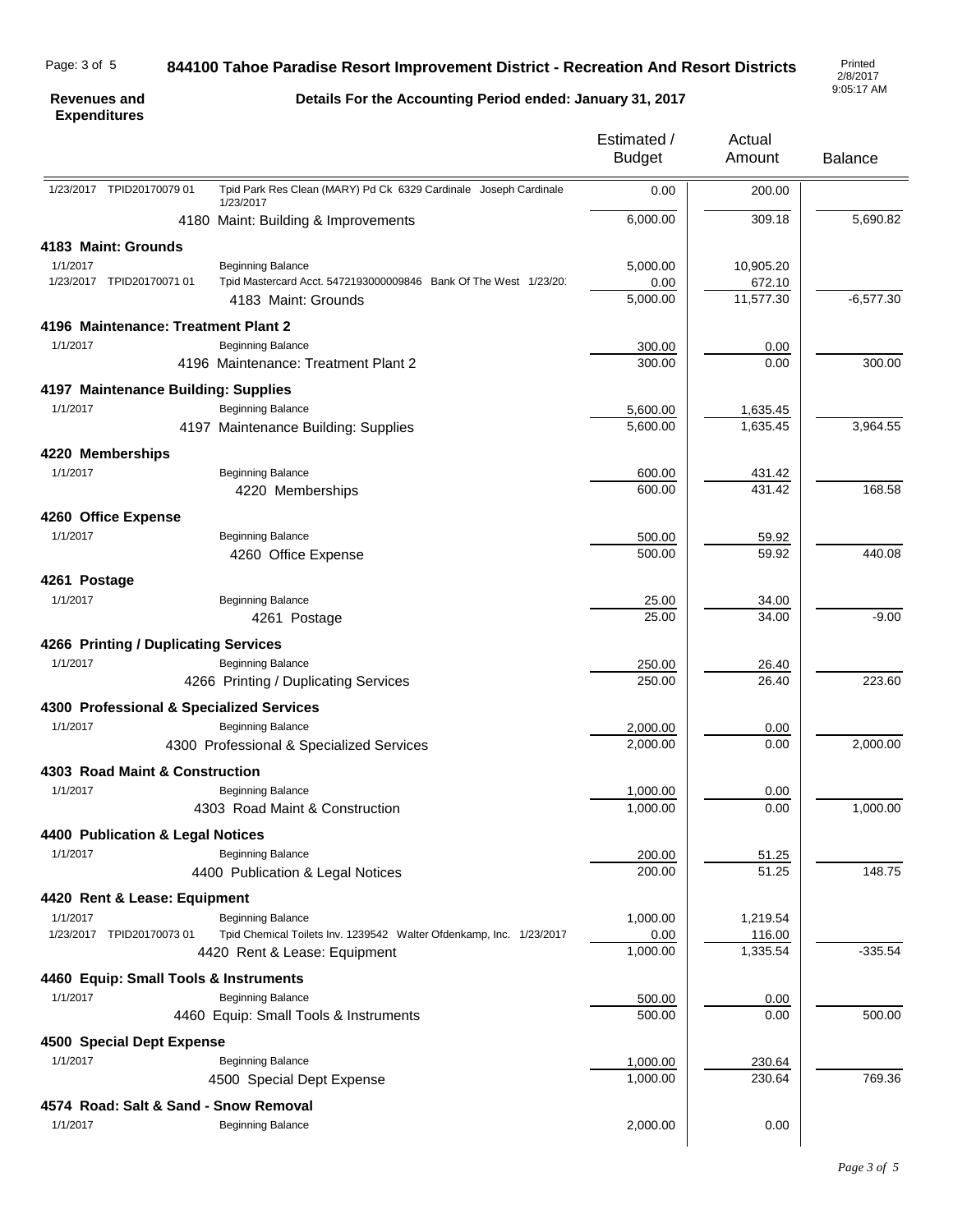#### Page: 4 of 5

### **844100 Tahoe Paradise Resort Improvement District - Recreation And Resort Districts**

2/8/2017 9:05:17 AM

#### **Revenues and Expenditures**

**Details For the Accounting Period ended: January 31, 2017**

|                                           |                                                                                               | Estimated /<br><b>Budget</b> | Actual<br>Amount | <b>Balance</b> |
|-------------------------------------------|-----------------------------------------------------------------------------------------------|------------------------------|------------------|----------------|
|                                           | 4574 Road: Salt & Sand - Snow Removal                                                         | 2,000.00                     | 0.00             | 2,000.00       |
| 4600 Transportation & Travel              |                                                                                               |                              |                  |                |
| 1/1/2017                                  | <b>Beginning Balance</b>                                                                      | 250.00                       | 0.00             |                |
|                                           | 4600 Transportation & Travel                                                                  | 250.00                       | 0.00             | 250.00         |
| 4606 Fuel Purchases                       |                                                                                               |                              |                  |                |
| 1/1/2017                                  | <b>Beginning Balance</b>                                                                      | 1,000.00                     | 49.61            |                |
|                                           | 4606 Fuel Purchases                                                                           | 1,000.00                     | 49.61            | 950.39         |
| 4620 Utilities                            |                                                                                               |                              |                  |                |
| 1/1/2017                                  | Beginning Balance                                                                             | 5,000.00                     | 2,186.12         |                |
| 1/23/2017 TPID20170076 01                 | Tpid Gas (REC HALL) Acct. 141-1225838-001 Southwest Gas<br>Corporation 1/23/2017              | 0.00                         | 179.87           |                |
| 1/23/2017 TPID20170077 01                 | Tpid Electric(REC HALL) Acct. 88543715 California Pacific Electric<br>Company, Llc 1/23/2017  | 0.00                         | 50.96            |                |
| 1/23/2017 TPID20170078 01                 | Tpid Electric(RIVER PMP) Acct. 88543389 California Pacific Electric<br>Company, Llc 1/23/2017 | 0.00                         | 22.75            |                |
|                                           | 4620 Utilities                                                                                | 5,000.00                     | 2,439.70         | 2,560.30       |
|                                           | 40 Services and Supplies                                                                      | 41,176.00                    | 27,418.45        | 13,757.55      |
| 50 Other Charges                          |                                                                                               |                              |                  |                |
| 5180 Tax & Assessments                    |                                                                                               |                              |                  |                |
| 1/1/2017                                  | <b>Beginning Balance</b>                                                                      | 0.00                         | 556.00           |                |
|                                           | 5180 Tax & Assessments                                                                        | 0.00                         | 556.00           | $-556.00$      |
|                                           | 50 Other Charges                                                                              | 0.00                         | 556.00           | $-556.00$      |
| <b>60 Fixed Assets</b>                    |                                                                                               |                              |                  |                |
| 6020 Fixed Asset: Building & Improvements |                                                                                               |                              |                  |                |
| 1/1/2017                                  | <b>Beginning Balance</b>                                                                      | 37,812.00                    | 0.00             |                |
|                                           | 6020 Fixed Asset: Building & Improvements                                                     | 37,812.00                    | 0.00             | 37,812.00      |
| 6040 Fixed Asset: Equipment               |                                                                                               |                              |                  |                |
| 1/1/2017                                  | <b>Beginning Balance</b>                                                                      | 0.00                         | 2,150.00         |                |
|                                           | 6040 Fixed Asset: Equipment                                                                   | 0.00                         | 2,150.00         | $-2,150.00$    |
|                                           | 60 Fixed Assets                                                                               | 37,812.00                    | 2,150.00         | 35,662.00      |
|                                           | <b>Total Expense</b>                                                                          | 118,700.00                   | 51,178.47        | 67,521.53      |
|                                           | 844100 Tahoe Paradise Resort Improvement District - Recreation And Resort<br><b>Districts</b> | 0.00                         | 29,948.40        | 29,948.40      |
|                                           |                                                                                               |                              |                  |                |